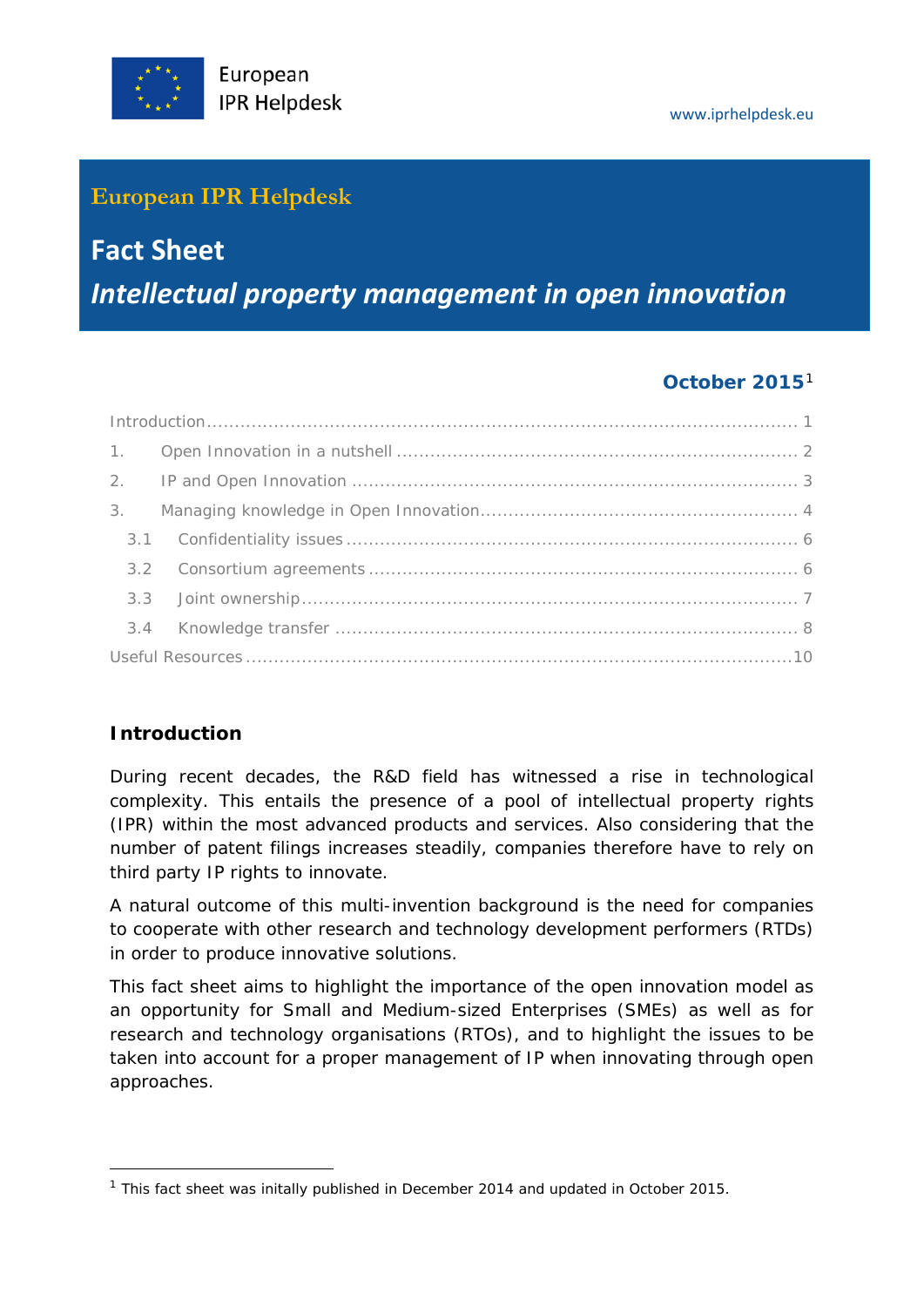This document refers to other fact sheets developed by the European IPR Helpdesk covering more in detail the management aspects related to the different intellectual property factors in the open innovation actions.

### <span id="page-1-0"></span>**1. Open Innovation in a nutshell**

Differently from the closed model where the entire innovative process is carried out internally by companies – the "develop it by yourself" paradigm – open innovation offers a different model. Here the development of innovative solutions is made on the basis of internal and external sources of knowledge and therefore in collaboration with several R&D actors, with the advantages of:

- Shortening the time to innovate;
- Sharing risks;
- Reducing costs;
- Getting preferential access to markets.

Indeed, the multi-invention factor entails having a technology covered by several IP rights belonging to different owners. This way, almost no company has a real monopoly over a specific technological field. In addition to that, while the costs of internal R&D and innovation have risen, on the other hand SMEs and RTOs are performing an increasingly high-quality R&D activity.

For these reasons, even big industries started to subcontract R&D activity to smaller entities, in order to integrate external knowledge within the internal innovation chain.

This switch has led to an increasing collaboration between companies with the aim of intensifying innovation and bringing in new resources not available internally. Undeniably, new opportunities are now available for innovative SMEs and RTOs as they are well placed to fill the resource gaps through selling their expertise in specific technological fields. In this sense, the open innovation model can facilitate:

- Research cooperation between SMEs and RTOs;
- R&D commissioned by large industry;
- Strategic alliances with other SMEs and RTOs;
- Licensing in and out.

1

Mainly for SMEs and RTOs that are proficient in specific technological sectors but often lack expertise in what is outside their core business, open collaboration means filling knowledge gaps with the partners' complementary assets<sup>2</sup>, all of this coupled with the opportunity to effectively manage costs and risks while accelerating the path of the innovative solutions to the market.

<span id="page-1-1"></span><sup>&</sup>lt;sup>2</sup> It is worth noting that collaborative innovation acquires value if done at international level as this would give more exposure to the business and help the innovative technology to grow more rapidly and with a better chance of success in commercialisation.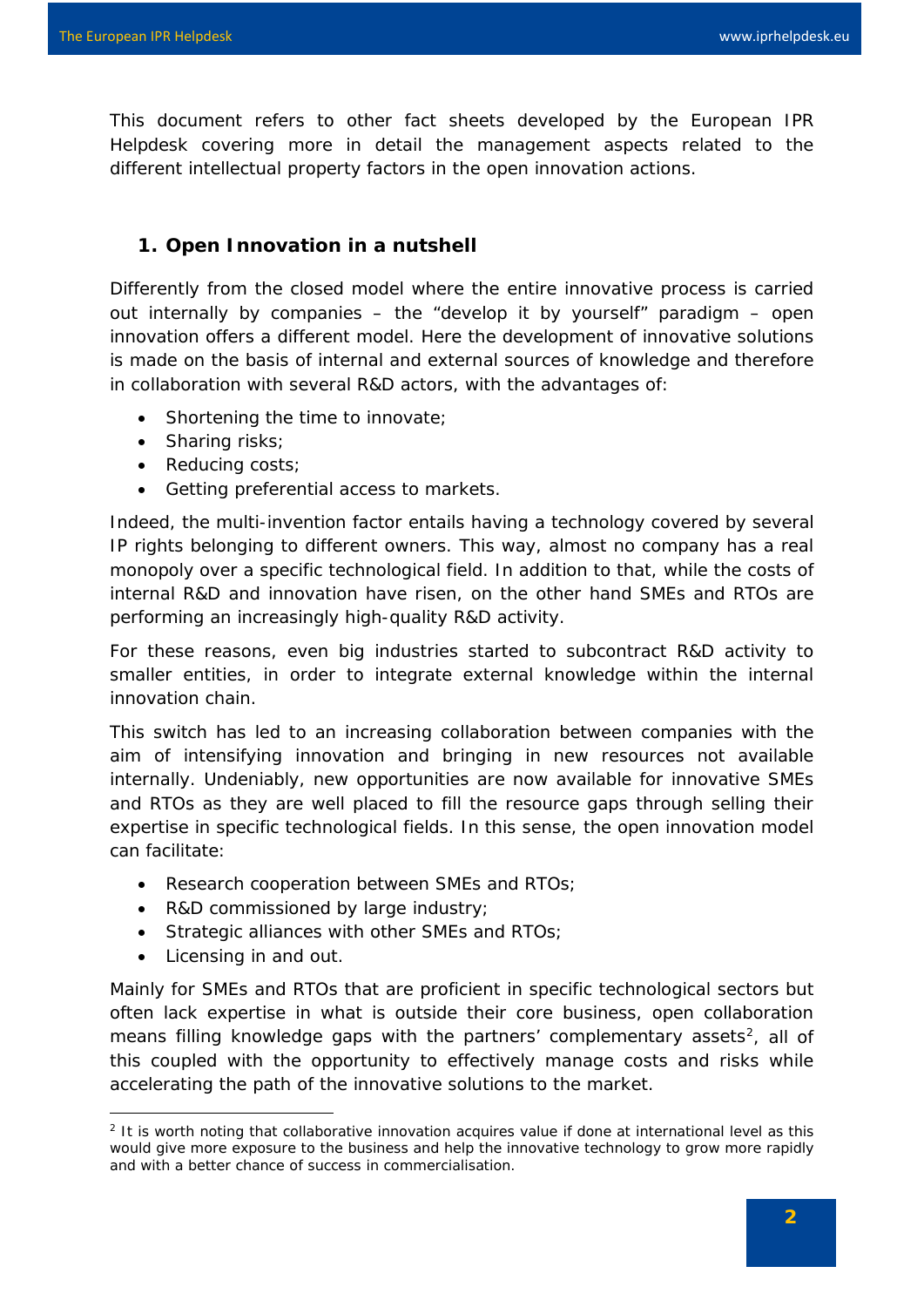Indeed, this is what open innovation stands for: the use of external knowledge for a better management of internal knowledge, in order to reap the full benefit from the company's intangible assets. On the other hand, open innovation does not mean freely putting at the R&D partners disposal the acquired knowledge, but sharing it with them to come up with a better competitive solution.

### <span id="page-2-0"></span>**2. IP and Open Innovation**

In the context of open innovation, intellectual property plays a new role which no longer reflects the usual defensive mechanism adopted by companies. More precisely, up until some years ago most of the middle cap companies have been making use of their patents to block competitors and to freely operate on the market. This defensive approach was based on the notion of patent as a negative right to exclude others rather than to enable innovation.

Yet, contrarily to this perception, patent protection allows companies to commercialise their solutions and safely enter into R&D collaborations, with limited risks of seeing their intangible assets appropriated by their partner.

Indeed, patents are extremely important for the innovative process since they protect and disclose at the same time.

Transactions and agreements made in the context of R&D collaboration are facilitated by effective intellectual property protection as this facilitates a smoother technology transfer through licences. Besides, clear ownership and proprietary rights facilitate sharing of knowledge, as partners are more willing to enter into cross-licence deals and exchange their inventions with those of partnering companies.

Therefore, patent protection helps recoup the R&D costs via the commercialisation of intangible assets and at the same time is beneficial for the market growth and the collaborative research development. Strong intellectual property practices are certainly of utmost importance for small entities with very specific R&D capabilities needing partners to monetise their inventions. They would fail to attract partners and investors if lacking a solid management.

Intellectual property is moreover central to open collaborations as it represents the contribution (i.e. background) that each partner brings and which collected with that of others will represent the pool of resources that will be shared and managed in a collaborative project. Besides, new intellectual property as an intended outcome of such projects needs to be appropriated and managed.

It is worth noting that under an open innovation perspective the unexploited intellectual property is considered to be an opportunity and not a cost to account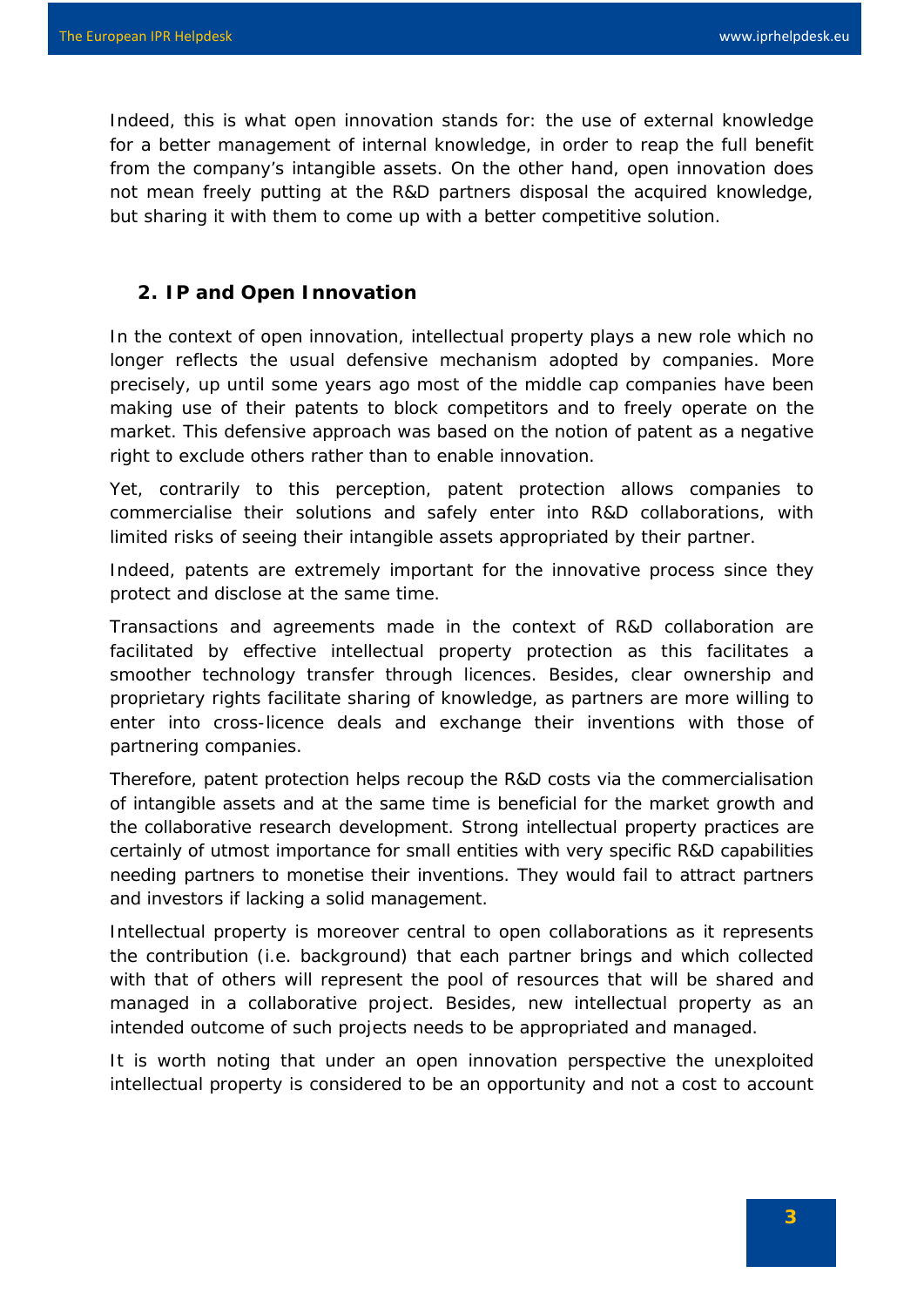for[3.](#page-3-1) That is, the outcome of internal research developed until a certain level of maturity or a technology that has been developed outside the company core R&D can now be placed in what is called the intermediate market or secondary intellectual property market<sup>[4](#page-3-2)</sup>.

Such a market would offer the opportunity to sell or license unexploited intellectual property to specialised companies bringing the technology to maturity and/or making different use of it.

Under this new perception, intellectual property assets within the open innovation scenario should be considered:

- $\triangleright$  An advantage and no longer a barrier
- > An opportunity and no longer a cost
- $\triangleright$  An option for the second intellectual property market

### <span id="page-3-0"></span>**3. Managing knowledge in open innovation**

Because of the very nature of collaborative innovation, an efficient intellectual property management is vital for the success of the project. Sharing knowledge, technology and expertise between partners is an enormous benefit that could nevertheless entail the risk of leakage of such assets and free-riding if not managed effectively.

On the other hand, also due to the co-development activities that might be carried out in collaborative projects, the efficient allocation of ownership of results is crucial for their optimal exploitation.

Since open innovation is all about sharing know-how and inventions with third parties, organisations should start managing IP at the very early stage of the innovative process, starting with an accurate allocation of the IP owned by each party.

The way open innovation is carried out are numerous and can be listed in a nonexhaustive way as follows:

• Networking and crowdsourcing $5$ ;

1

• Collaboration and R&D alliances, whether under the form of a research joint venture or an R&D project;

<span id="page-3-1"></span><sup>&</sup>lt;sup>3</sup> The Open Innovation Model, © International Chamber of Commerce (ICC), 2014. The paper and more information on the project can be found at [www.iccwbo.org/Innovation-and-intellectual](http://www.iccwbo.org/Innovation-and-intellectual-property)[property.](http://www.iccwbo.org/Innovation-and-intellectual-property)

<span id="page-3-2"></span><sup>4</sup> H. Chesbrough, R. Ghafele, "Open Innovation and Intellectual Property: A Two Sided Market Perspective", in H. Chesbrough, W. Vanhaverbeke and J. West ed., *New Frontiers in Open Innovation,* Oxford University Press, Oxford, 2014, 191-207.

<span id="page-3-3"></span><sup>&</sup>lt;sup>5</sup> Crowdsourcing is essentially a form of mass outsourcing. Instead of engaging with a specific third party to create an innovative solution, the commission is made available to the "crowd" to be accomplished. Thereafter the commissioning organisation will select the best one.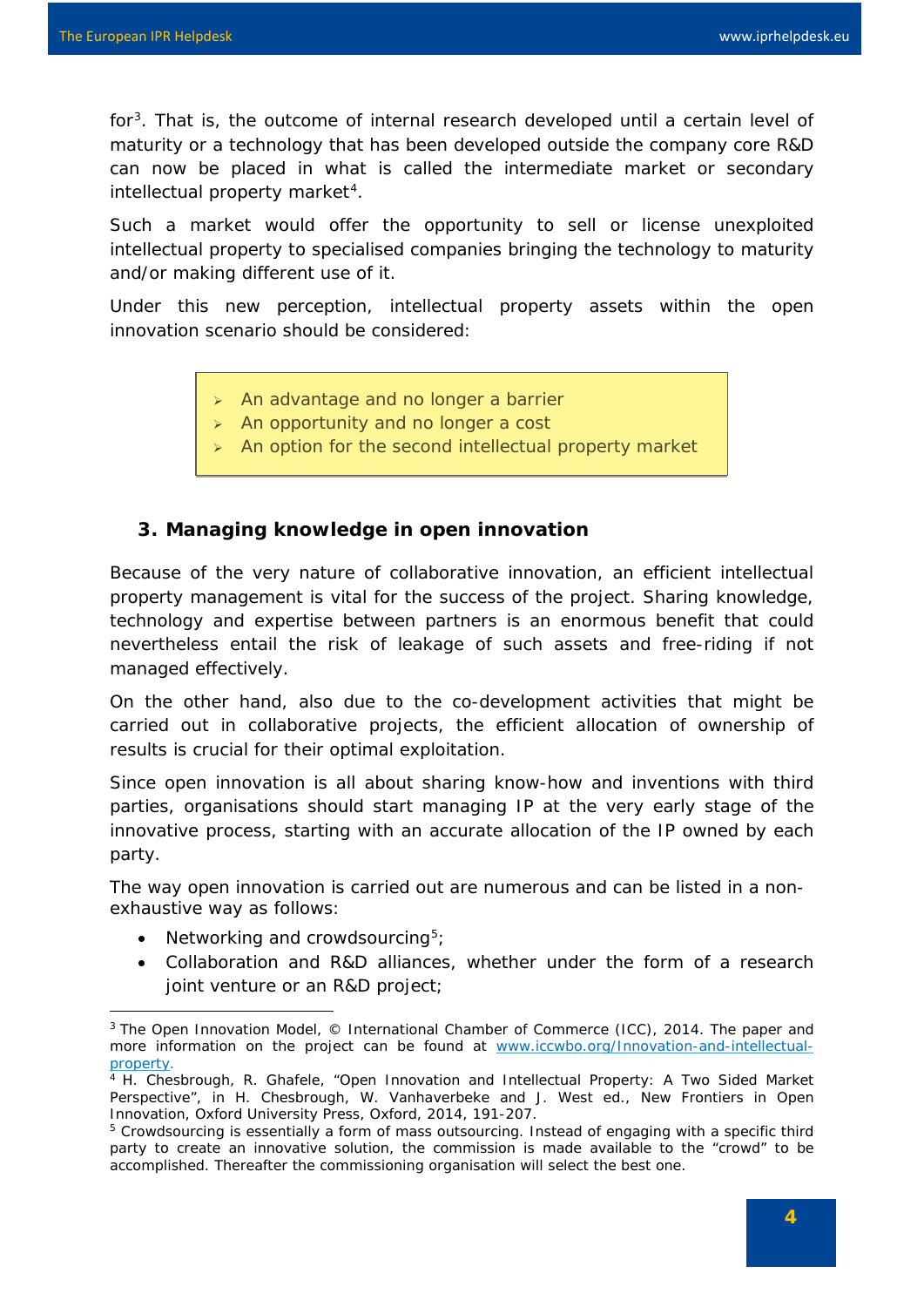1

- Creating independent spin-offs dedicated to the development of a new project;
- Licencing;
- Being part of a patent pool<sup>6</sup>.

In any such case a knowledge transfer is taking place and there are particular steps to follow which help to retain control over the owned IP and to know the prospective partner's IP portfolio value, while ensuring the exact share of the planned results.

Contrarily to the fact that the word "open" could characterise a free sharing of innovation, organisations wishing to enter into open innovation should beware of any leak of prior acquired knowledge and take care to capture the newly created knowledge. Organisations should therefore protect their IP assets through rights registration and adopt internal safety measures on confidentiality. This could be put into practice by paying attention to:

- Setting up an internal filing system to track any creation of IP assets;
- Documenting each IP element (laboratory notebooks, inventorship forms etc.) – proof of ownership;
- Creating an IP database and keeping it up to date;
- Organising regular reviews of the IP used;
- Securing confidentiality internally and externally;
- Third parties IP rights (freedom to operate; infringement).

*IP protection and licensing strategies can be used to prevent exclusive appropriation of specific outcomes of collaborative efforts, while providing access to complementary innovation for mutual benefits[7](#page-4-1)*.

To this end, it is worth noting that contract negotiations are normally a long process where parties should consider making some concessions to satisfy the other party's interests, mainly in the open innovation environment. Therefore, flexibility in intellectual property negotiations can always help in resolving pending issues and reaching a workable agreement, so as to have more chance to succeed within the partnership.

It is then advisable to show the willingness to reach a "win-win" agreement through reasonable statements. It is important to be firm on business perspectives, while being willing to understand the other party's needs and business goals.

<span id="page-4-2"></span>Reaching a win-win agreement therefore means obtaining a deal that gives as much commercial flexibility, rights and lucrative possibilities as possible to both parties<sup>8</sup>.

<span id="page-4-1"></span><span id="page-4-0"></span><sup>&</sup>lt;sup>6</sup> A patent pool is a consortium of at least two companies agreeing to cross-license all or some of the patents which they possess relating to a particular technology, i.e. they pool their patents. 7 Lippoldt D, Stryszowski P (2009) Innovation in the Software Sector: OECD Innovation Strategy. OECD, Paris.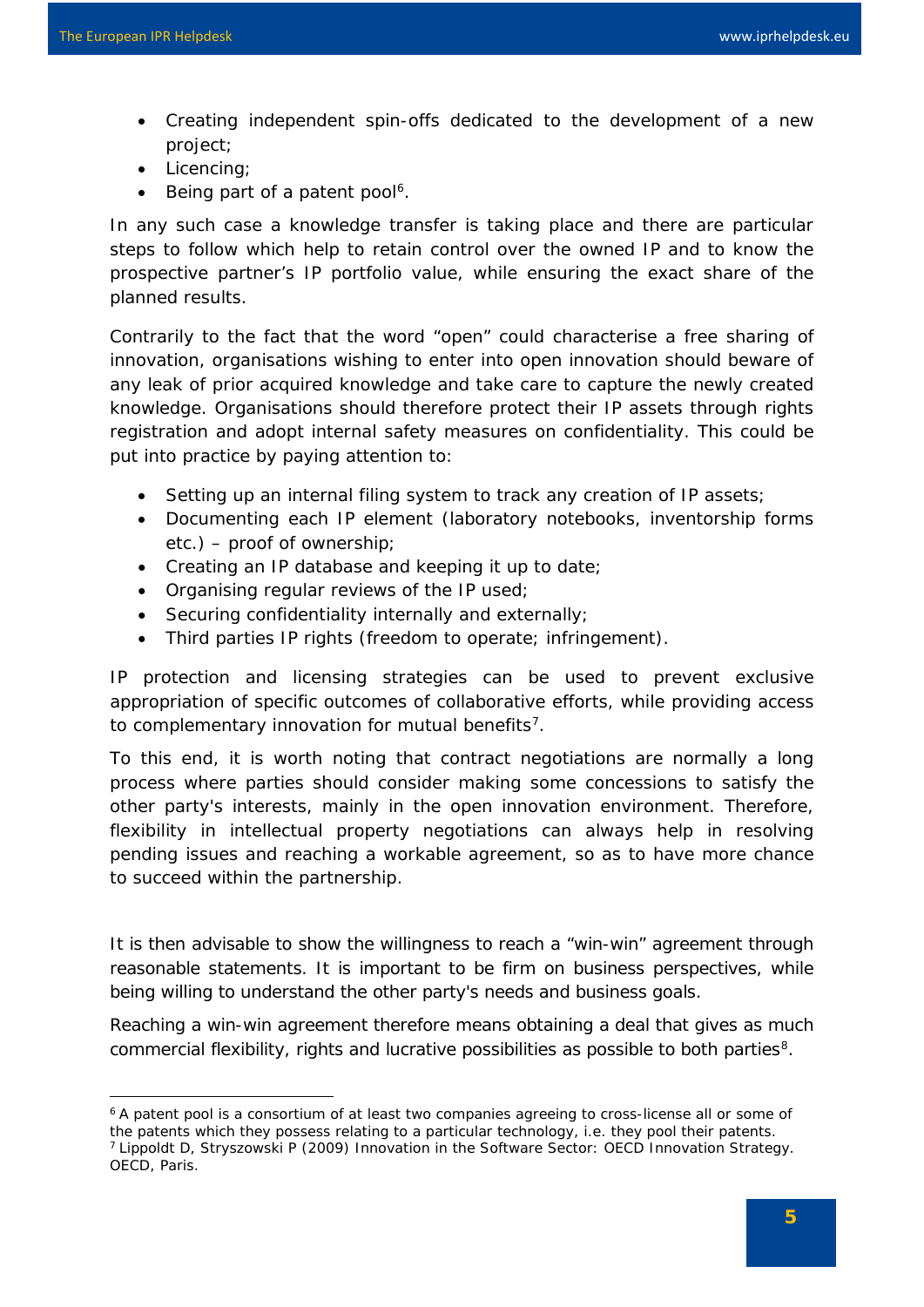

#### <span id="page-5-0"></span>**3.1 Confidentiality issues**

When engaging with innovation partnerships, it is important to realise that organisations are about to disclose technology and knowledge that might not have been protected yet. To avoid any eventual misappropriation and use of such information, it is best practice to conclude a non-disclosure agreement (NDA - also known as confidentiality agreement)<sup>9</sup>. This agreement establishes the conditions under which partners disclose information in confidence.

Instead of taking the form of a stand-alone agreement, confidentiality obligations may also be included in a Memorandum of Understanding (MoU), should the partners prefer to define further aspects of their collaboration at the very beginning of the negotiations<sup>10</sup>.

#### <span id="page-5-1"></span>**3.2 Consortium agreements**

-

When a partnership between large companies, SMEs and RTOs for conducting innovative R&D projects is created, the parties usually sign a so-called consortium agreement<sup>[11](#page-5-4)</sup>.

This agreement aims to define the relationship among the project partners, in particular the obligations between them, the organisation of the work, the management of the project and the generated IP.

<sup>&</sup>lt;sup>8</sup> To better understand the different issues at stake when negotiating intellectual property, see "How to deal with IP-related issues in transnational negotiations", available in the European IPR Helpdesk [library.](http://www.iprhelpdesk.eu/library)

<span id="page-5-2"></span><sup>9</sup> For detailed information on non-disclosure agreements, consult the fact sheet on "Non-disclosure agreement: a business tool" available in the European IPR Helpdesk [library.](http://www.iprhelpdesk.eu/library)

<span id="page-5-3"></span><sup>&</sup>lt;sup>10</sup> Models of a non-disclosure agreement and of a memorandum of understanding are also available in the [library](http://www.iprhelpdesk.eu/library) of the European IPR Helpdesk. Tailored assistance can be provided through our [Helpline](http://www.iprhelpdesk.eu/helpline) for free and in confidence.

<span id="page-5-4"></span><sup>11</sup> See "How to deal with IP related clauses within Consortium Agreements" fact sheet available in in the European IPR Helpdesk [library.](http://www.iprhelpdesk.eu/library)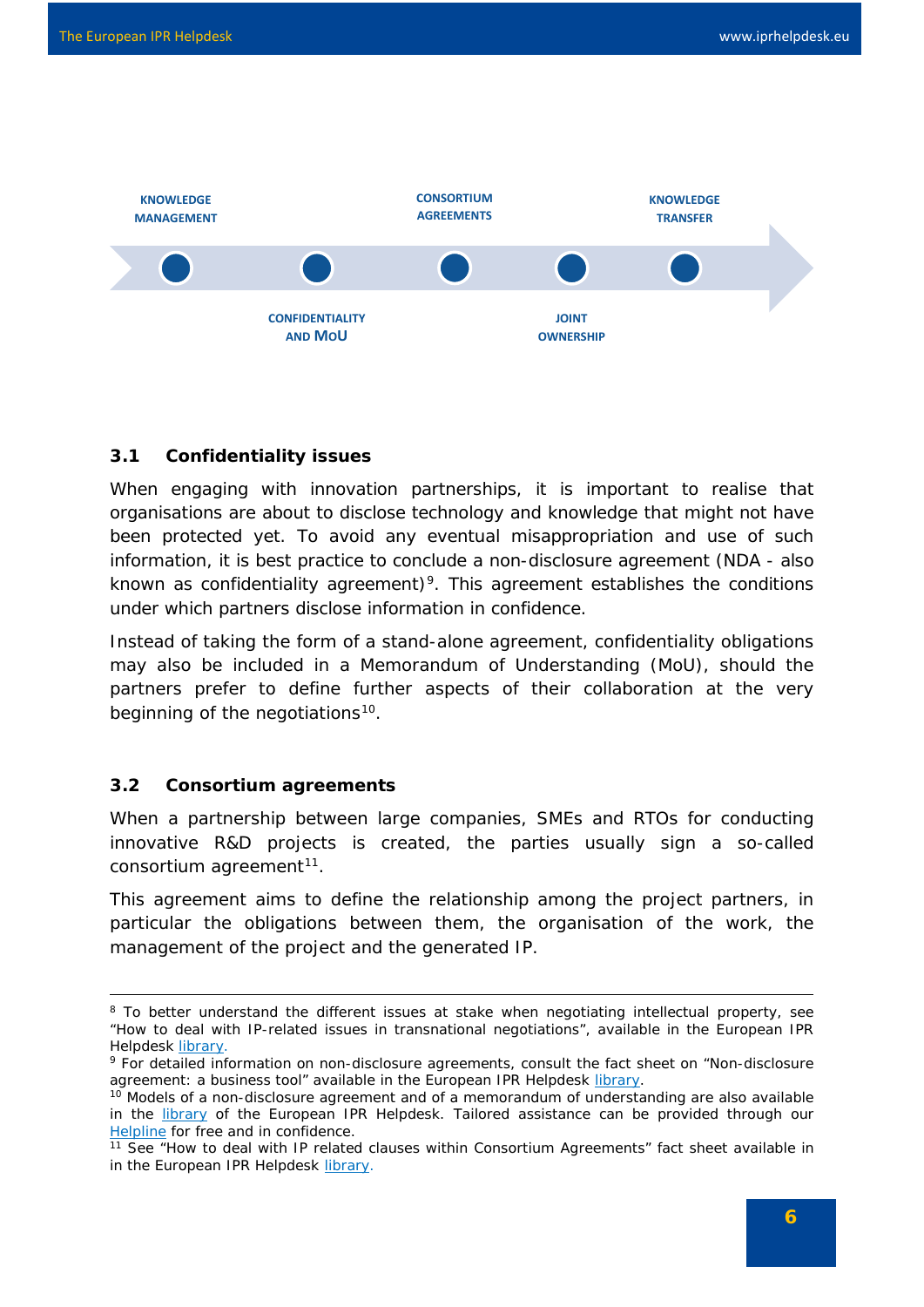IP-related issues that are to be addressed within consortium agreements include at least:

- $\checkmark$  Identification of the intellectual property which is owned by the parties before starting the project and which is necessary for project implementation (i.e. background)
- $\checkmark$  Allocation of the ownership of intellectual property which is generated in the framework of the project
- $\checkmark$  Access rights to the above for project execution or exploitation purposes.

#### <span id="page-6-0"></span>**3.3 Joint ownership**

<span id="page-6-1"></span>1

Joint ownership<sup>[12](#page-6-2)</sup> often arises in connection with collaborative innovation such as joint ventures, but more generally is relevant to any research project involving co-development of intellectual property.

In order to ensure that ownership, protection and defence of a jointly generated IP are correctly allocated, it is important to put in place appropriate contractual arrangements.

The following non-exhaustive check list identifies the essential IP issues to be addressed when handling jointly owned assets:

Assignment of shares;

- **Ø** Conditions of use;
- **Ø Conditions of exploitation:**
- $\boxtimes$  IP protection and maintenance;
- **Ø IP monitoring:**
- **Ø Governing law, jurisdiction or ADR systems.**

<span id="page-6-2"></span><sup>&</sup>lt;sup>12</sup> For a deeper analysis see the European IPR Helpdesk fact sheet on "IP Joint Ownership", available in the [library.](https://www.iprhelpdesk.eu/sites/default/files/newsdocuments/IP_joint_ownership_updated.pdf)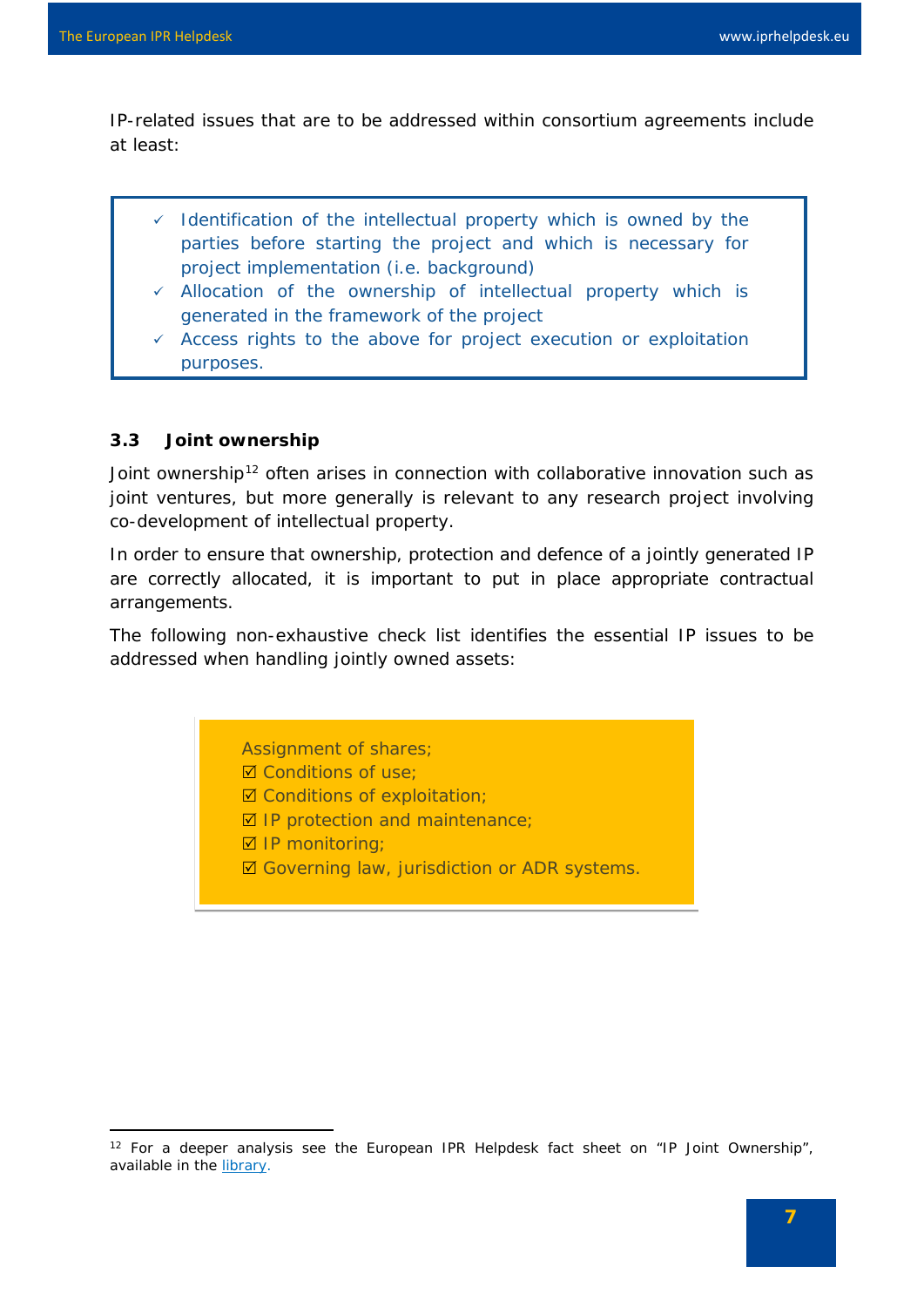### **3.4 Knowledge transfer**

The essence of open innovation can be summarised in technology and know-how transfer between organisation. All this knowledge is often exchanged through contractual mechanisms. The most usual are licences, but many others are used to transfer knowledge and in particular technology<sup>[13](#page-7-0)</sup>.

#### **Licensing**

A licence of intellectual property rights can be subject of a standalone agreement or an integral part of larger partnerships, including franchising, manufacturing or research collaboration contracts, insofar as access rights are concerned<sup>14</sup>.

Relevant to the open access model is the double side of licensing in its forms of licensing-in and licensing-out. The difference is that, with the first practice of licence, an organisation can access a third party's knowledge, while the second form allows an organisation to put its own knowledge at the third party's disposal.

Licences are the core of the open innovation model as they allow intellectual property owners to reap the benefits of their intangible assets, while having control over them, with the possibility to better share knowledge with other intellectual property owners.

#### **Assignment of IP**

1

An assignment occurs when an organisation (the assignor) transfers the ownership of an intellectual property right to another party (the assignee). Consequently, the assignee becomes the new owner of the intellectual property right.

Selling intellectual property is certainly relevant to the open innovation process. This method is used when an organisation does not want to keep control over its intangible assets for example because it does not fit with its overall business strategy<sup>15</sup>.

<span id="page-7-0"></span><sup>&</sup>lt;sup>13</sup> For a comprehensive overview on Knowledge Transfer, see the fact sheet on "Commercialising Intellectual Property: knowledge transfer tools", available in the [library.](http://www.iprhelpdesk.eu/library)

<span id="page-7-1"></span><sup>14</sup> The Fact sheet on "Commercialising Intellectual Property: Licence Agreements", available in the [library,](http://www.iprhelpdesk.eu/library) highlights the key provisions seen in most licensing agreements, as well as the specifics of licensing certain types of intellectual property rights.

<span id="page-7-2"></span><sup>15</sup> For further details, consult our fact sheet on "Commercialising Intellectual Property: Assignment agreements", available in the online [library.](http://www.iprhelpdesk.eu/library)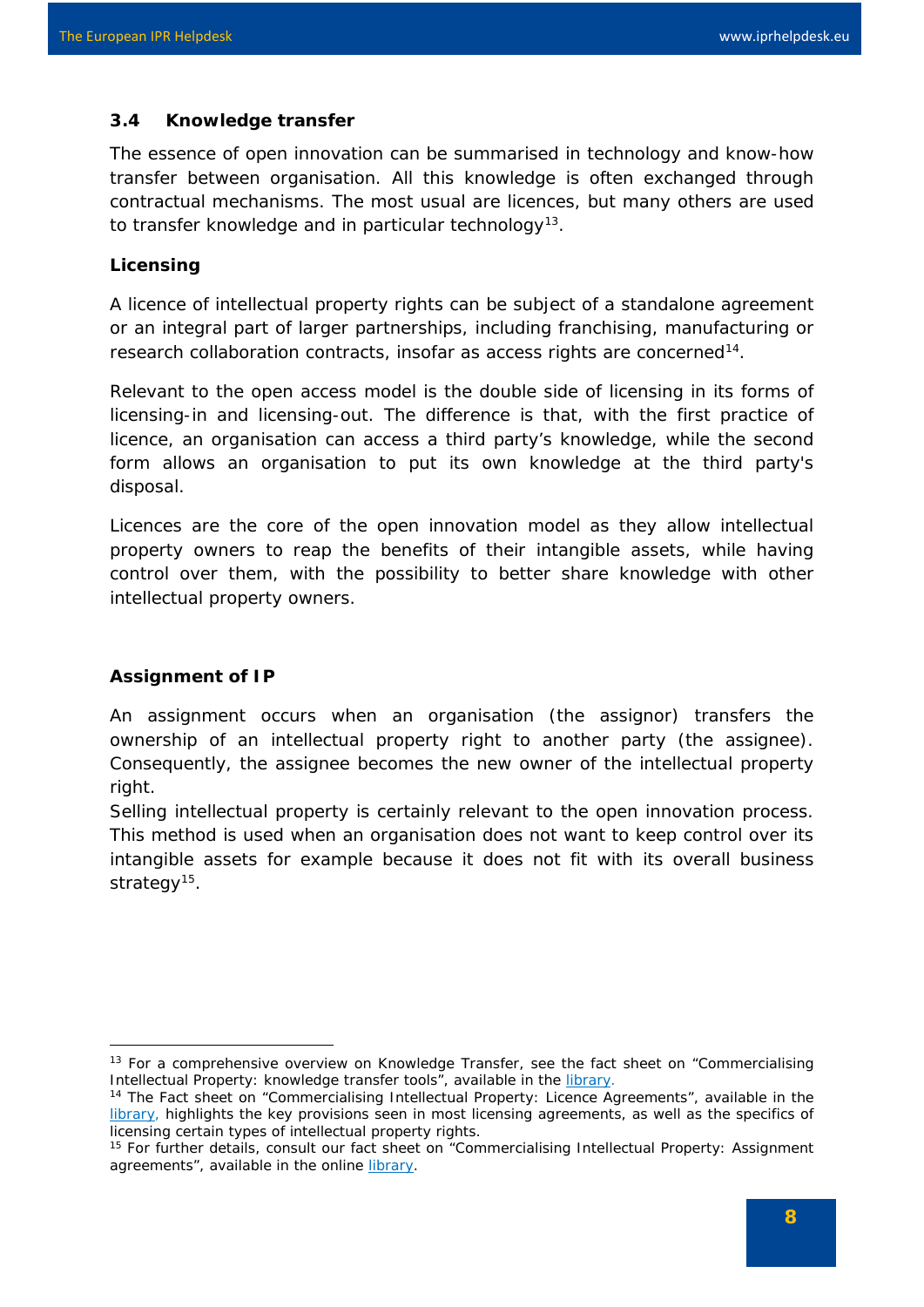1

#### **IP valuation and due diligence[16](#page-8-1)**

In any knowledge transfer activity it is fundamental to gather as much information as possible on the intellectual property position of the partners.

Such a screening has two main goals, consisting of:

- Assessing the value of the intellectual property concerned;
- Assessing the intellectual property-related risks that partners might incur further to business transactions.

Indeed, knowing the economic value and importance of the intellectual property rights owned by partners assists in the strategic decisions to be taken on them, but also facilitates the commercialisation and transactions concerning those intangible assets. More specific to open innovation, a common understanding on the value of the intellectual property at stake is essential to conclude a transfer agreement and to make sure that the parties have struck a balanced deal.

On the other hand, IP due diligence helps organisations to reorganise their intellectual property portfolio with the aim of enhancing its marketability. In this sense, IP due diligence is part of a broader IP audit process. The latter in fact is normally conducted to identify a company's IP assets to develop an efficient IP management.

Within the open innovation process, IP audit may assist organisations to:

- Set the IP development and commercialisation strategy;
- Detect risks connected to the partners' IP assets;
- Take appropriate actions regarding IP protection and enforcement;
- Avoid a waste of money in the acquisition or development of IP;
- <span id="page-8-0"></span>• Reduce the risk of infringement of third parties rights.

<span id="page-8-1"></span><sup>&</sup>lt;sup>16</sup> IP valuation and due diligence are subject of two separate fact sheets, respectively on "Intellectual Property Valuation" and "IP due diligence: assessing value and risks of intangibles", both available in the [library.](http://www.iprhelpdesk.eu/library)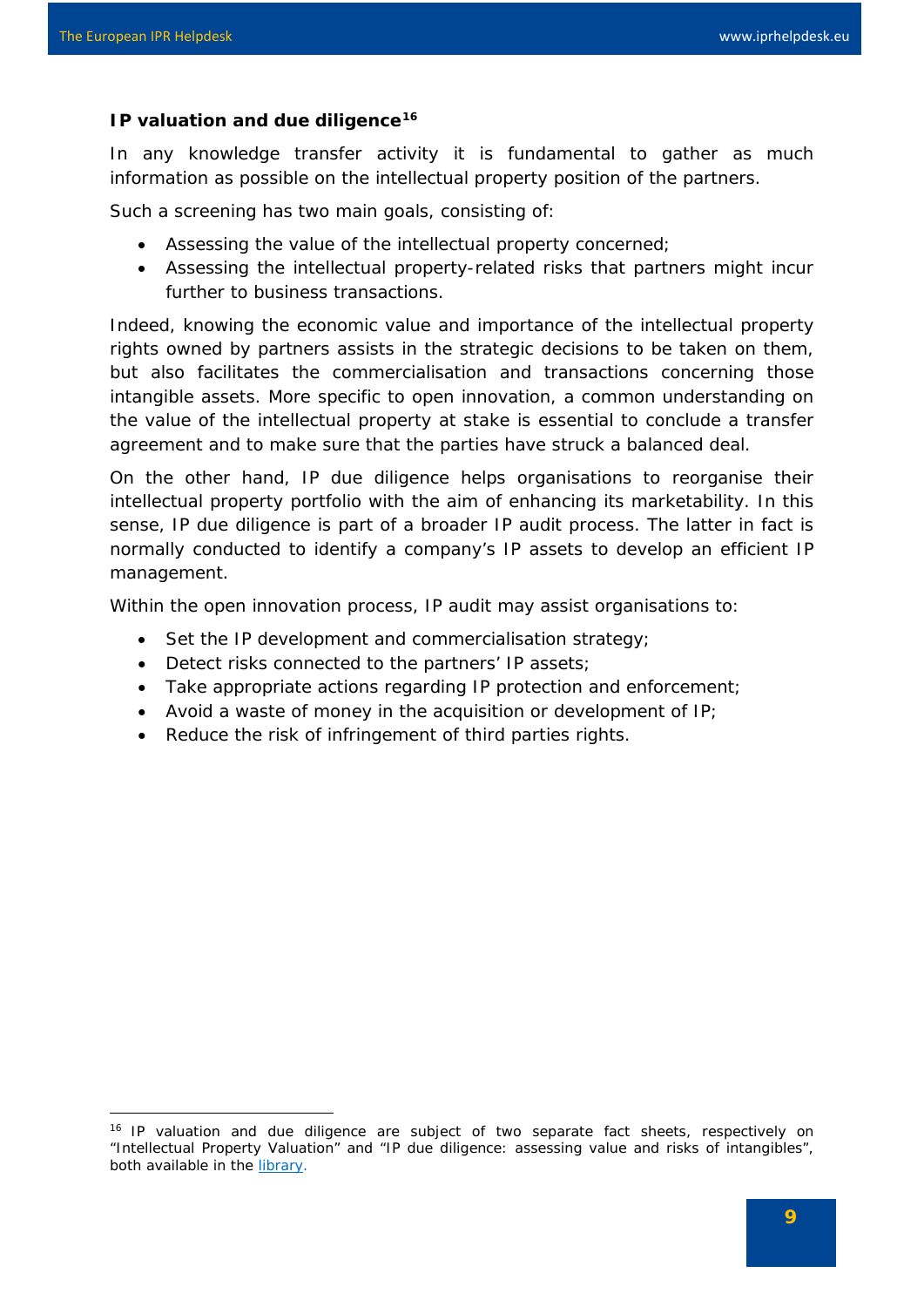#### **Useful Resources**

For further information on the topic please also see:

- The Open Innovation Model, © International Chamber of Commerce (ICC), 2014: www.iccwbo.org/Innovation-and-intellectual-property
- Enhancing IP Management and Appropriation by Innovative SMEs, © International Chamber of Commerce (ICC), 2013: www.iccwbo.org/Innovation-and-intellectual-property
- Knowledge Transfer Study 2010-2012, final report: <http://www.knowledge-transfer-study.eu/home/>
- OECD (2013), [Commercialising Public Research: New Trends and](http://www.oecd-ilibrary.org/science-and-technology/commercialising-public-research-new-trends-and-strategies_9789264193321-en)  [Strategies, OECD Publishing](http://www.oecd-ilibrary.org/science-and-technology/commercialising-public-research-new-trends-and-strategies_9789264193321-en)
- H. Chesbrough, R. Ghafele, "Open Innovation and Intellectual Property: A Two Sided Market Perspective", in H. Chesbrough, W. Vanhaverbeke and J. West ed., New Frontiers in Open Innovation, Oxford University Press, Oxford, 2014, 191-207
- Lippoldt D, Stryszowski P (2009) Innovation in the Software Sector: OECD Innovation Strategy. OECD, Paris
- Fact sheet on "How to deal with IP-related issues in transnational negotiations": http://www.iprhelpdesk.eu/Fact-Sheet-How-to-Deal-with-IP-Issues-in-Transnational-Negotiations
- Fact sheet on "Non-disclosure agreement: a business tool": <http://www.iprhelpdesk.eu/Fact-Sheet-Non-Disclosure-Agreement>
- Fact sheet on "How to deal with IP related clauses within Consortium Agreements": http://www.iprhelpdesk.eu/Fact-Sheet-How-to-Deal-with-IP-Related-Clauses-within-FP7-CA
- Fact sheet on "Intellectual Property Valuation": <http://www.iprhelpdesk.eu/Fact-Sheet-IP-Valuation>
- Fact sheet on "IP due diligence: assessing value and risks of intangibles": http://www.iprhelpdesk.eu/Fact-Sheet-IP-Due-Diligence
- Fact sheet series on "Commercialising Intellectual Property":

[http://www.iprhelpdesk.eu/library/fact-sheets?field\\_tags\\_tid\[\]=168](http://www.iprhelpdesk.eu/library/fact-sheets?field_tags_tid%5b%5d=168)